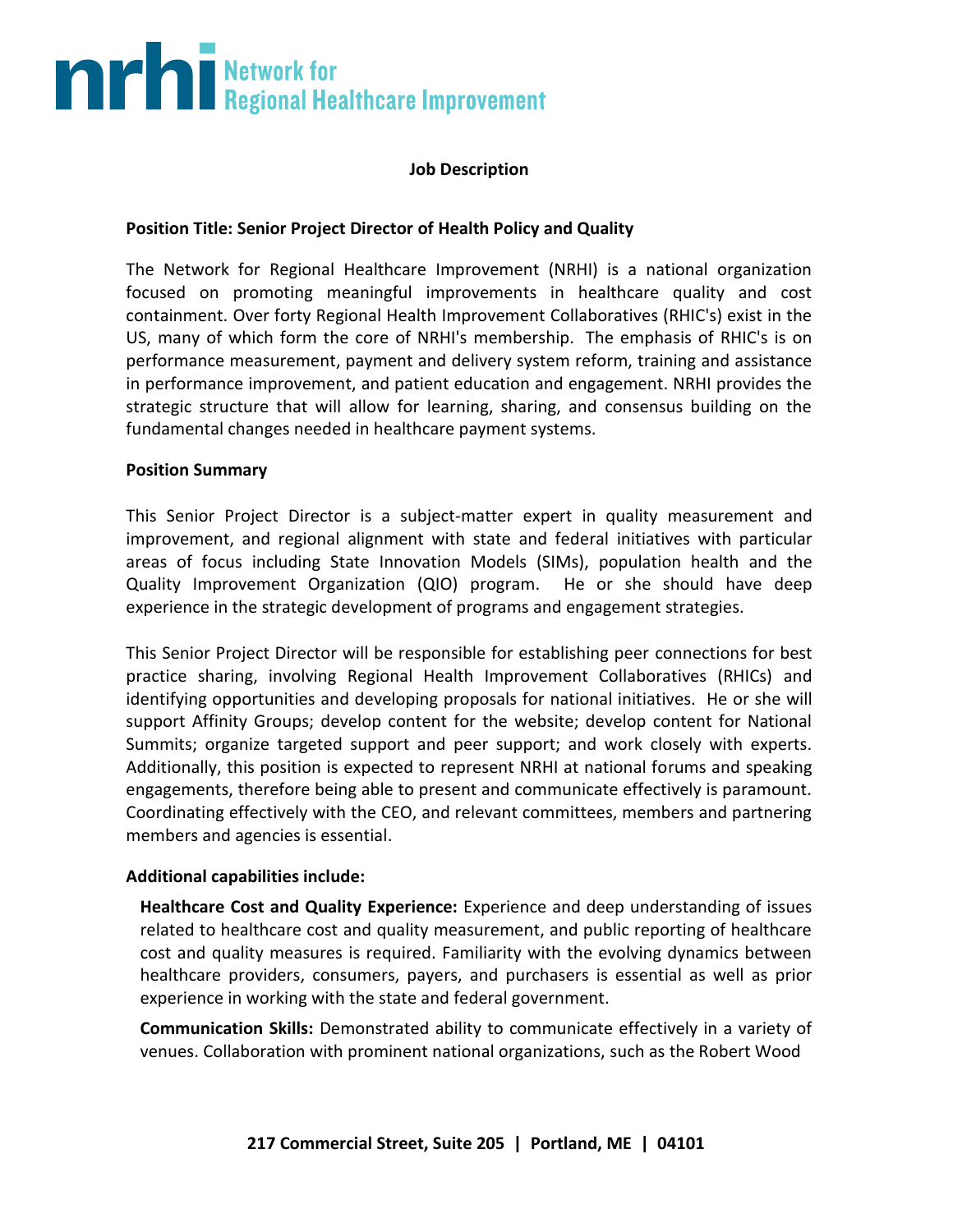## **The Second Burns of Second Healthcare Improvement**

Johnson Foundation (RWJF) and the Agency for Healthcare Research and Quality (AHRQ), and direct work with physicians and employers require superior professionalism and communication skills.

**Organizational Skills:** Superior organizational and project management skills to coordinate and implement a variety of concurrent projects across multiple organizations.

**Business Skills:** Ability to keep track of all projects, oversee resource and project schedule management, and summarize key metrics to report status of projects to key stakeholders.

In summary, the ideal candidate will combine technical expertise in the healthcare arena as described above, with experience in a wide range of leadership skills, including project and risk management, public speaking, and business management. This person must be confident, well organized, and comfortable working in a fast paced environment with a high level of professionalism. Confidentiality is a fundamental characteristic, as well as exceptional written and verbal communication skills, strong decision making ability and sharp attention to details. Demonstrated ability to effectively handle problems quickly and efficiently is also essential.

### **Requirements:**

- Bachelor's degree from a recognized college or university with a major study in business administration, healthcare, management, or similar fields;
- 5+ years experience in large project facilitation and oversight within the healthcare quality and cost arena;
- Experience with project development and financial oversight; risk and resource management;
- Experience with creating meaningful project metrics to effectively report on project status to key stakeholders;
- Demonstrated leadership and vision in managing teams, groups, and major initiatives;
- Excellent interpersonal skills, with an open and collaborative work style and commitment to get the job done;
- Excellent communication skills, both verbal and written;
- Demonstrated commitment to high professional ethical standards;
- Ability to look at situations from several points of view;
- Persuasiveness with details and facts, with demonstrated ability to challenge and debate issues of importance to the organization;
- Ability to delegate responsibilities effectively;
- Willingness to travel throughout the US;